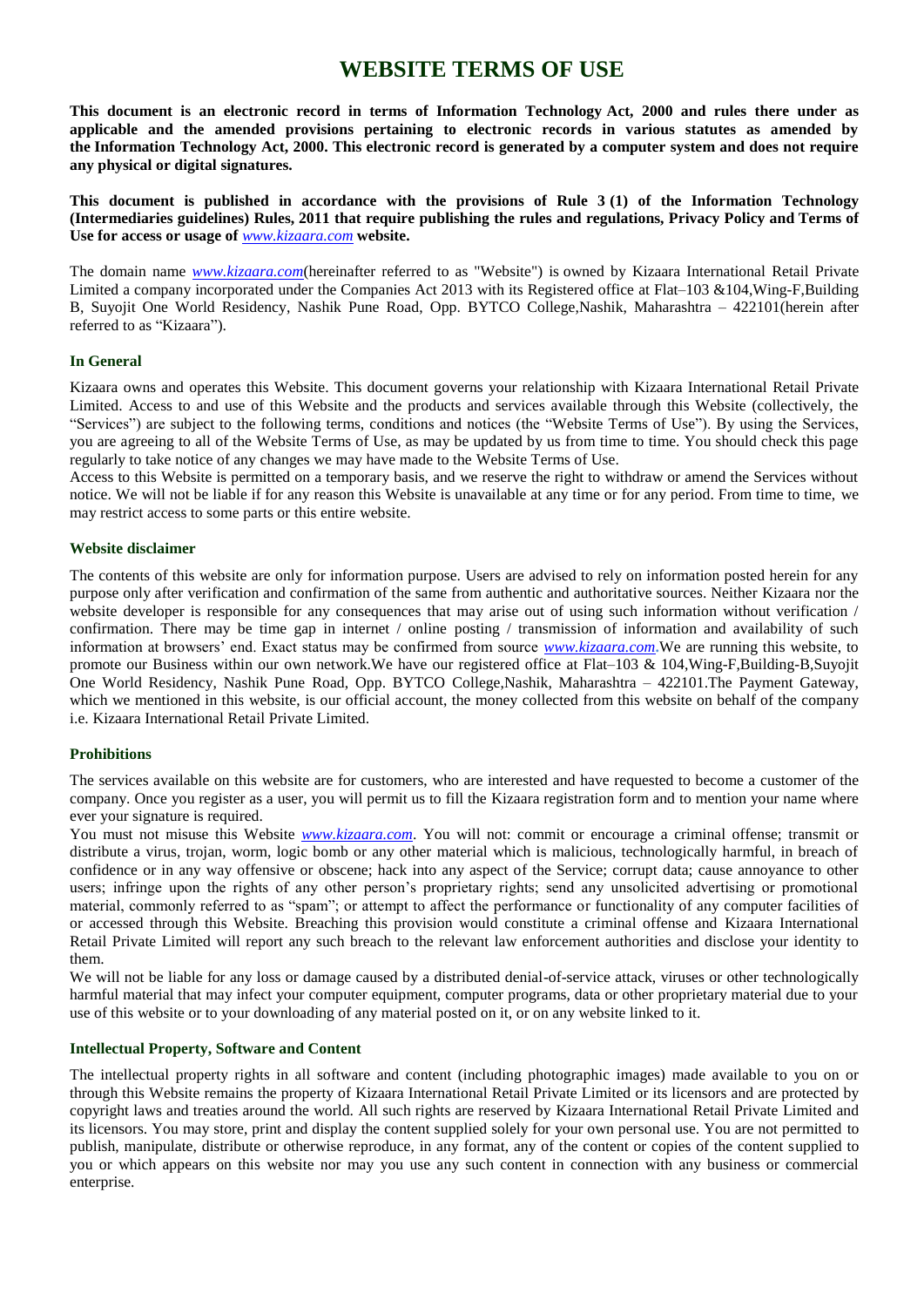### **Terms of Sale**

By placing an order you are offering to purchase a product on and subject to the following terms and conditions. All orders are subject to availability and confirmation of the order price.

Dispatch times may vary according to availability and subject to any delays resulting from postal delays or force majeure for which we will not be responsible.

In order to contract with Kizaara you must be over 18 years of age. Kizaara retains the right to refuse any request made by you. If your order is accepted we will inform you by email and we will confirm the identity of the party which you have contracted with.

Where a contract is made with a third party, Kizaara is not acting as either agent or principal and the contract is made between yourself and that third party and will be subject to the terms of sale which they supply you. When placing an order you undertake that all details you provide to us are true and accurate, that you are an authorized user of the credit or debit card used to place your order and that there are sufficient funds to cover the cost of the goods. The cost of foreign products and services may fluctuate. All prices advertised are subject to such changes.

### **a) Our Contract**

When you place an order, you will receive an acknowledgement e-mail confirming receipt of your order: this email will only be an acknowledgement and will not constitute acceptance of your order. A contract between us will not be formed until we send you confirmation by e-mail that the goods which you ordered have been dispatched to you. Only those goods listed in the confirmation e-mail sent at the time of dispatch will be included in the contract formed.

### **b) Pricing and Availability**

Whilst we try and ensure that all details, descriptions and prices which appear on this Website are accurate, errors may occur. If we discover an error in the price of any goods which you have ordered we will inform you of this as soon as possible and give you the option of reconfirming your order at the correct price or cancelling it. If we are unable to contact you we will treat the order as cancelled. If you cancel and you have already paid for the goods, you will receive a full refund. Delivery costs will be charged in addition; such additional charges are clearly displayed where applicable and included in the 'Total Cost'.

### **c) Payment**

Upon receiving your order we carry out a standard authorization check on your payment card to ensure there are sufficient funds to fulfill the transaction. Your card will be debited upon authorisation being received. The amount received upon the debiting of your card shall be treated as a deposit against the value of the goods you wish to purchase. Once the goods have been dispatched and you have been sent a confirmation email the amount paid as a deposit shall be used as consideration for the value of goods you have purchased as listed in the confirmation email.

### **d) Independent Distributors**

Upon receiving your request to become Independent Distributor with Kizaara, that he/she has read, understood and accepted all the terms and conditions on the Application + Agreement Form and Kizaara International Retail Private Limited through its Business Plan and agrees to comply by all the terms laid down. To become Independent Distributor is FREE with Kizaara International Retail Private Limited. The Independent Distributor also agrees to read and comply by further amendments, which will be made from time to time of Company.

### **Disclaimer of Liability**

The material displayed on this Website is provided without any guarantees, conditions or warranties as to its accuracy. Unless expressly stated to the contrary to the fullest extent permitted by law, Kizaara and its suppliers, content providers and advertisers hereby expressly exclude all conditions, warranties and other terms which might otherwise be implied by statute, common law or the law of equity and shall not be liable for any damages whatsoever, including but without limitation to any direct, indirect, special, consequential, punitive or incidental damages, or damages for loss of use, profits, data or other intangibles, damage to goodwill or reputation, or the cost of procurement of substitute goods and services, arising out of or related to the use, inability to use, performance or failures of this Website or the Linked Sites and any materials posted thereon, irrespective of whether such damages were foreseeable or arise in contract, tort, equity, restitution, by statute, at common law or otherwise. This does not affect Kizaara"s liability for death or personal injury arising from its negligence, fraudulent misrepresentation, and misrepresentation as to a fundamental matter or any other liability which cannot be excluded or limited under applicable law.

### **Linking to this Website**

You may link to our home page, provided you do so in a way that is fair and legal and does not damage our reputation or take advantage of it, but you must not establish a link in such a way as to suggest any form of association, approval or endorsement on our part where none exists. You must not establish a link from any website that is not owned by you. This Website must not be framed on any other site, nor may you create a link to any part of this website other than the home page. We reserve the right to withdraw linking permission without notice.

### **Disclaimer as to ownership of trademarks, images of personalities and third party copyright**

Except where expressly stated to the contrary all persons (including their names and images), third party trademarks and content, services and/or locations featured on this website are in no way associated, linked or affiliated with Kizaara and you should not rely on the existence of such a connection or affiliation. Any trademarks/names featured on this website are owned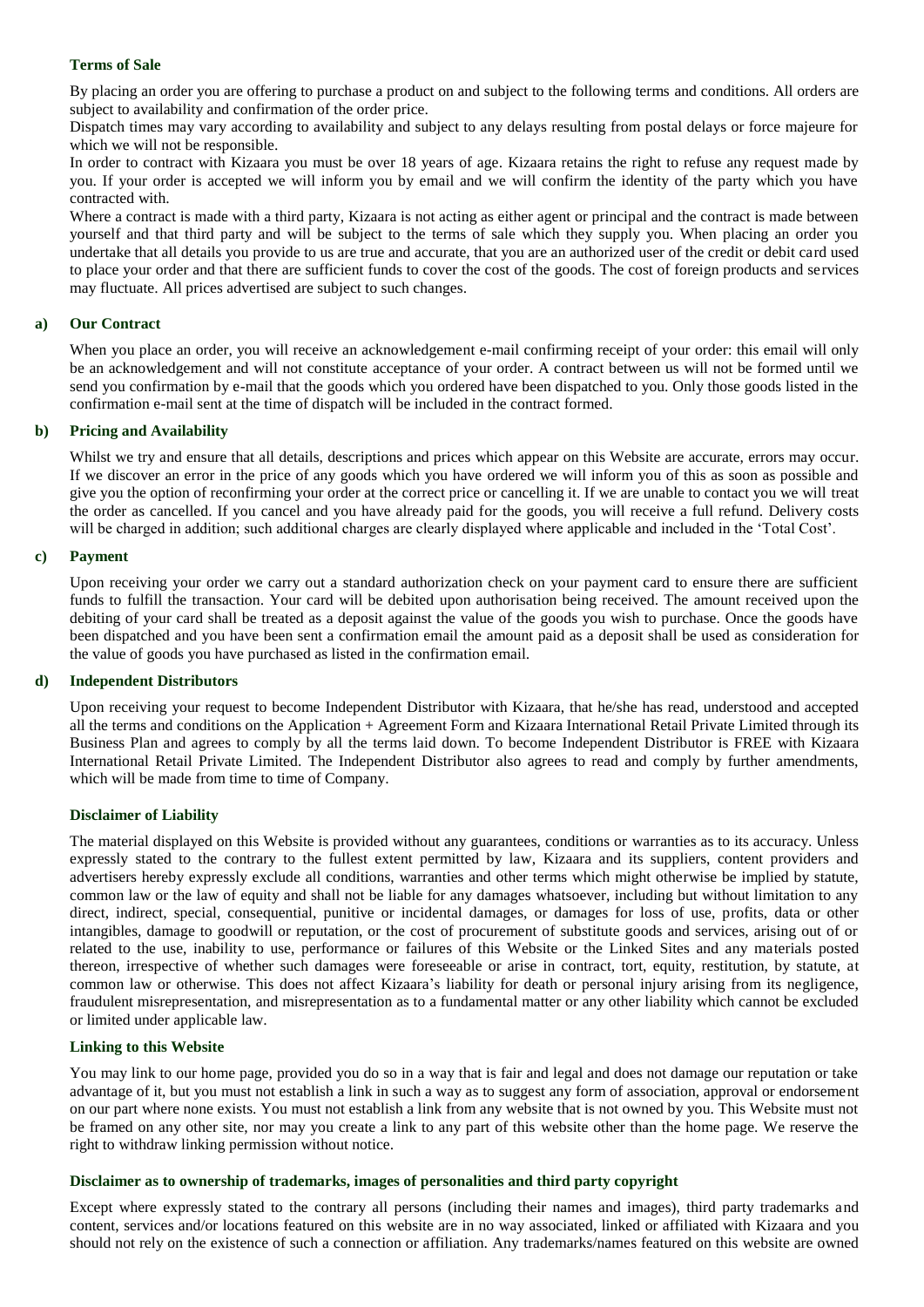by the respective trade mark owners. Where a trade mark or brand name is referred to it is used solely to describe or identify the products and services and is in no way an assertion that such products or services are endorsed by or connected to Kizaara.

### **Indemnity**

You agree to indemnify, defend and hold harmless Kizaara International Retail Private Limited, its directors, officers, employees, consultants, agents, and affiliates, from any and all third party claims, liability, damages and/or costs (including, but not limited to, legal fees) arising from your use this website or your breach of the Terms of Use.

### **Modification of Website Terms of Use**

Kizaara International Retail Private Limited shall have the right in its absolute discretion at any time and without notice to amend, remove or vary the Services and/or any page of this Website.

### **Invalidity**

If any part of the Terms of Use is unenforceable (including any provision in which we exclude our liability to you) the enforce-ability of any other part of the Terms of Use will not be affected all other clauses remaining in full force and effect. So far as possible where any clause/sub-clause or part of a clause/sub-clause can be severed to render the remaining part valid, the clause shall be interpreted accordingly. Alternatively, you agree that the clause shall be rectified and interpreted in such a way that closely resembles the original meaning of the clause /sub-clause as is permitted by law.

### **Complaints**

We operate a complaints handling procedure which we will use to try to resolve disputes when they first arise, please let us know if you have any complaints or comments.

### **Waiver**

If you breach these conditions and we take no action, we will still be entitled to use our rights and remedies in any other situation where you breach these conditions.

### **Communication with Customers**

Kizaara International Retail Private Limited ensures that any Product / Service Promotion initiated by the company is informed to our customers though SMS and E-mails. In order to keep the customers informed about their transactions, Kizaara International Retail Private Limited sends regular Transactional SMS and E-mails to the customers.If you have any queries with regard to the Website Terms of Use please contact: *[support@kizaara.com](mailto:info@kizaara.com)*

### **Entire Agreement**

The above Terms of Use constitute the entire agreement of the parties and supersede any and all preceding and contemporaneous agreements between you and Kizaara. Any waiver of any provision of the Terms of Use will be effective only if in writing and signed by a Director of Kizaara International Retail Private Limited.

### **Termination**

If Kizaara International Retail Private Limited comes across any member of the site who has counterfeited or acted against the Website Terms of Use, the website has full authority to terminate the user account and claim penalty through the legal proceedings.

### **Governing Law**

The Website Terms of Use are customized in a comprehend manner which reign in accordance with the laws of India. With reference to this aspect all the disputes/conflicts that are related directly or indirectly with theseWebsite Terms of use that belong to this website are to be submitted only in the adequate courts of Nashik (Maharashtra, India) [e.g.]. The adequate courts are personalized with the related authority of its kind. In case if your disputes are found Counterfeit then you will be highly responsible to undergo the penalty of the jurisdiction.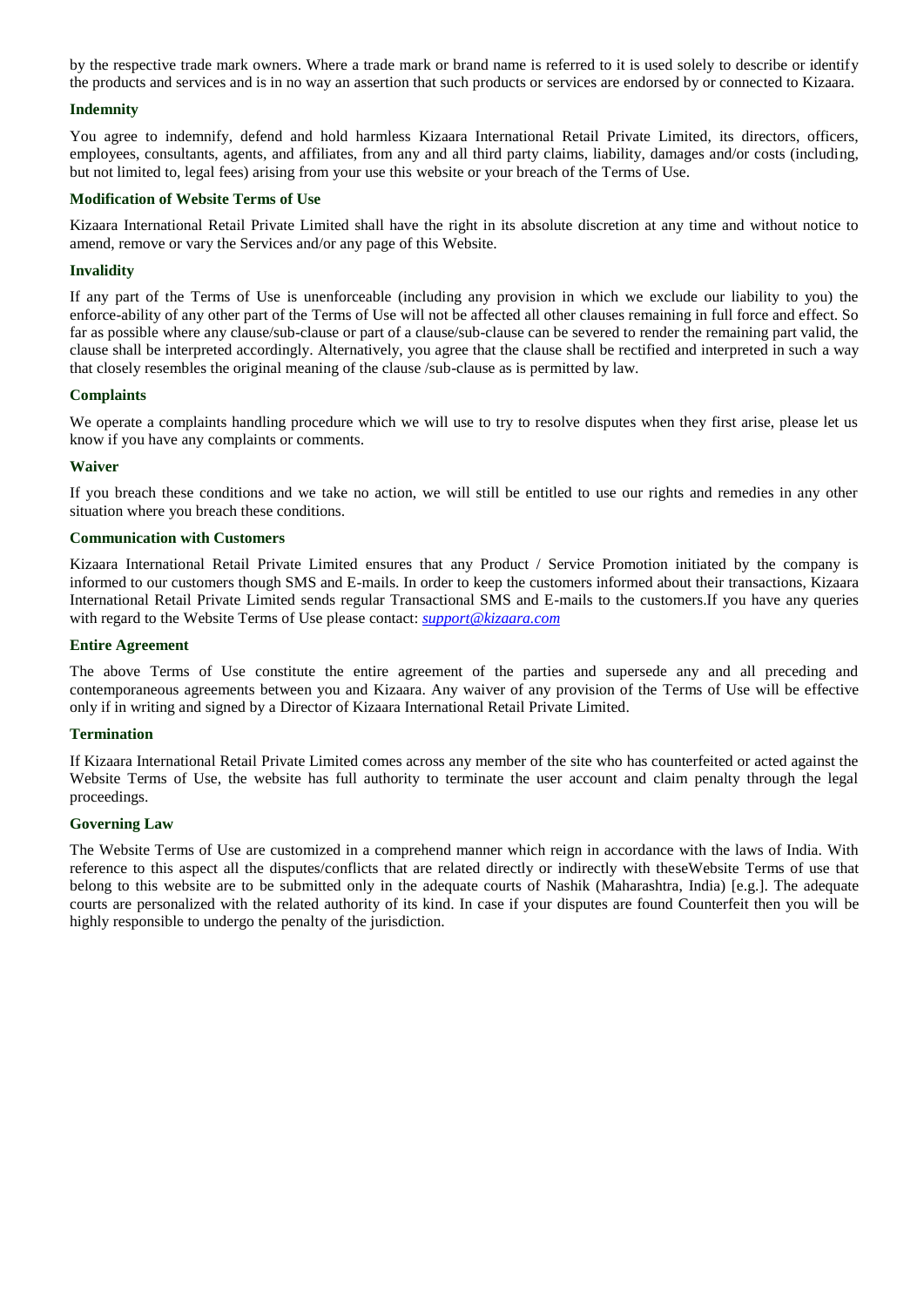# **वेबसाइट उपयोग की शर्तें**

यह दस्तावेज़ सूचना प्रौद्योगिकी अधिनियम, 2000 के संदर्भ में एक इलेक्ट्रॉनिक रिकॉर्ड है और यह लागू होता है और सूचना प्रौद्योगिकी अधिनियम, 2000 द्वारा संशोधित विभिन्न क़ानूनों में इलेक्ट्रॉनिक रिकॉर्ड से संबंधित प्रावधानों में संशोधन किया गया है। यह इलेक्ट्रॉनिक रिकॉर्ड एक कंप्यूटर सिस्टम द्वारा बनाया गया है और किसी भी भौतिक या डिजिटल हस्ताक्षर की आवश्यकता नहीं है **।** 

यह दस्तावेज़ सूचना प्रौद्योगिकी (मध्यवर्ती संस्था के दिशानिर्देश) नियम, 2011 के नियम 3 (1) के प्रावधानों के अनुसार प्रकाशित किया गया है जिसमें (www.kizaara.com) वेबसाइट के उपयोग या उपयोग के लिए नियमों और विनियमों, गोपनीयता नीति और <u> उपयोग की शर्तों को प्रकाशित करने की आवश्यकता है ।</u>

डोमेन नाम www.kizaara.com (इसके बाद "वेबसाइट" के रूप में संदर्भित) किज़ारा इंटरनेशनल रिटेल प्राइवेट लिमिटेड के स्वामित्व वाली कंपनी है, जिसे कंपनी अधिनियम 2013 के तहत फ्लैट - 103 & 104, विंग-एफ, बिल्डिंग-बी, सूयोजित वन वर्ल्ड रेजीडेंसी, बिटको कॉलेज के सामने, नाशिक पुणे रोड, नाशिक - 422101 (महाराष्ट्र, भारत) (इसके बाद किज़ारा के रूप में जाना जाता है)

### सामान्य रूप में

किज़ारा इस वेबसाइट का मालिक है और इसका संचालन करता है। यह दस्तावेज़ किज़ारा इंटरनेशनल रिटेल प्राइवेट लिमिटेड के साथ आपके संबंधों को नियंत्रित करता है। इस वेबसाइट और इस वेबसाइट के माध्यम से उपलब्ध उत्पादों और सेवाओं (सामूहिक रूप से, "सेवाएं") का उपयोग निम्नलिखित नियमों, शर्तों और नोटिस ("उपयोग की वेबसाइट शर्तें") के अधीन हैं। सेवाओं का उपयोग करके, आप सभी वेबसाइट की शर्तों का उपयोग करने के लिए सहमत हो रहे हैं, जैसा कि समय-समय पर हमारे द्वारा अपडेट किया जा सकता है। वेबसाइट की उपयोग की शर्तों में किए गए किसी भी बदलाव की सूचना लेने के लिए आपको नियमित रूप से इस पृष्ठ की जांच करनी चाहिए ।

इस वेबसाइट पर पहुंचने की अनुमति अस्थायी आधार पर दी जाती है, और हम बिना सूचना के सेवाओं को वापस लेने या संशोधित करने का अधिकार सुरक्षित रखते हैं। यदि किसी भी समय या किसी भी अवधि के लिए यह वेबसाइट अनुपलब्ध है, तो हम उत्तरदायी नहीं होंगे। समय-समय पर, हम कुछ हिस्सों या इस पूरी वेबसाइट तक पहुंच को प्रतिबंधित कर सकते हैं।

### **वेबसाइट का अ**स्वीकरण

इस वेबसाइट की सामग्री केवल सूचना के उद्देश्य से है। उपयोगकर्ताओं को सलाह दी जाती है कि वे प्रामाणिक और आधिकारिक स्रोतों से उसी की पुष्टि और पुष्टि के बाद ही किसी भी उद्देश्य के लिए यहां पोस्ट की गई जानकारी पर भरोसा करें। सत्यापन / पुष्टि के बिना इस तरह की जानकारी का उपयोग करने से उत्पन्न होने वाले परिणामों के लिए न तो किजारा और न ही वेबसाइट डेवलपर जिम्मेदार हैं। इटरनेट / ऑनलाइन पोस्टिंग / सूचनाओं के प्रसारण और ब्राउज़र के अंत में ऐसी जानकारी की उपलब्धता के लिए समय अंतराल हो सकता है। सटीक रिथति की पृष्टि स्रोत (www.kizaara.com) से हो सकती है। हम इस वेबसाइट को चला रहे हैं, अपने नेटवर्क के भीतर अपने व्यवसाय को बढ़ावा देने के लिए। हमारे पास फ्लैट - 103 & 104, विंग-एफ, बिल्डिंग-बी, सुयोजिट वन वर्ल्ड रेजीडेंसी, बिटको कॉलेज के सामने, नाशिक पूणे रोड,नाशिक,महाराष्ट्र - 422101 में हमारा पंजीकृत कार्यालय है। पेमेंट गेटवे, जिसका हमने इस वेबसाइट में उल्लेख किया है, हमारा आधिकारिक खाता है, इस वेबसाइट से कंपनी की ओर से एकत्र किया गया धन यानि किज़ारा इंटरनेशनल रिटेल प्राइवेट लिमिटेड।

### 

इस वेबसाइट पर उपलब्ध सेवाएं ग्राहकों के लिए हैं, जो रुचि रखते हैं और कंपनी के ग्राहक बनने का अनूरोध करते हैं। एक बार जब आप एक उपयोगकर्ता के रूप में पंजीकरण करते हैं, तो आप हमें किज़ारा पंजीकरण फॉर्म भरने के लिए और अपने नाम का उल्लेख करने के लिए अनुमति देंगे जहाँ कभी भी आपके हस्ताक्षर की आवश्यकता होती है।

आपको इस वेबसाइट (www.kizaara.com) का दुरुपयोग नहीं करना चाहिए। आप ऐसा नहीं करेंगे: आपराधिक अपराध को प्रोत्साहित नहीं करेंगे; एक वायरस, ट्रोजन, वर्म, लॉजिक बम या किसी अन्य सामग्री को संचारित या वितरित करना जो दुर्भावनापूर्ण, तकनीकी रूप से हानिकारक है। विश्वास के उल्लंघन में या किसी भी तरह से अपमानजनक या अश्लील है; सेवा के किसी भी पहलू में हैक, भ्रष्ट डेटा, अन्य उपयोगकर्ताओं को झुंझलाहट का कारण, किसी अन्य व्यक्ति के मालिकाना अधिकारों के उल्लंघन पर, किसी भी अवांछित विज्ञापन या प्रचार सामग्री को भेजें, जिसे आमतौर पर "स्पैम" कहा जाता है या इस वेबसाइट के माध्यम से किसी भी कंप्यूटर सुविधाओं के प्रदर्शन या कार्यक्षमता को प्रभावित करने का प्रयास। इस प्रावधान को तोड़ना एक आपराधिक अपराध होगा और किज़ारा इंटरनेशनल रिटेल प्राइवेट लिमिटेड संबंधित कानून प्रवर्तन अधिकारियों को ऐसे किसी भी उल्लंघन की रिपोर्ट करेगा और आपकी पहचान का खुलासा करेगा।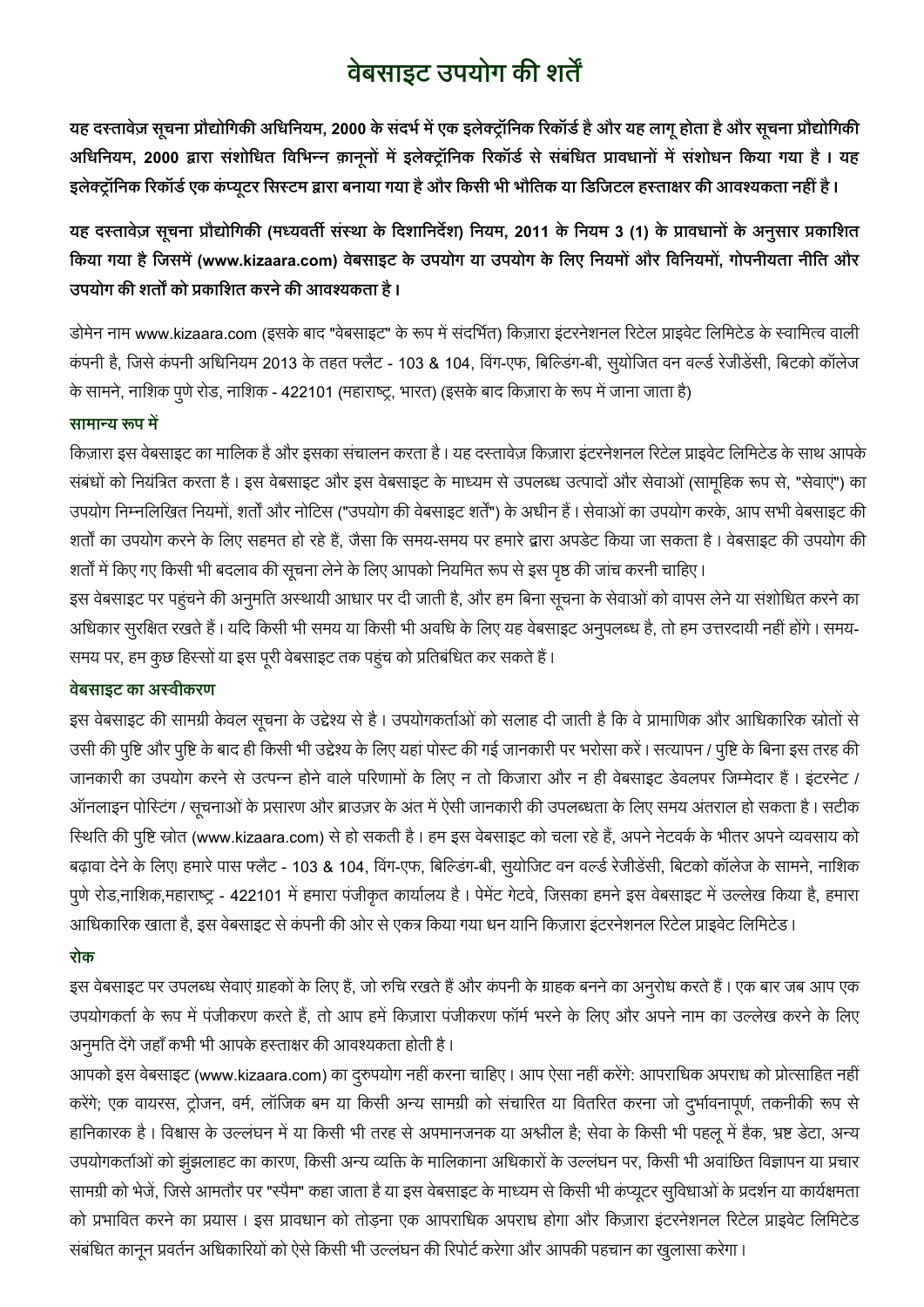हम इस वेबसाइट के उपयोग के कारण आपके कंप्यूटर उपकरण, कंप्यूटर प्रोग्राम, डेटा या अन्य मालिकाना सामग्री को संक्रमित करने वाली किसी भी तरह की हानि या क्षति के लिए वितरित नहीं होंगे, जो किसी वितरित इनकार-के-सेवा हमले, वायरस या अन्य तकनीकी रूप से हानिकारक सामग्री है। इस पर पोस्ट की गई किसी भी सामग्री को डाउनलोड करने के लिए, या उससे जुड़ी किसी भी वेबसाइट पर।

## **, औ**

इस वेबसाइट पर या इसके माध्यम से आपको उपलब्ध कराई गई सभी सॉफ्टवेयर और सामग्री (फोटोग्राफिक छवियों सहित) में बौद्धिक संपदा अधिकार किज़ारा इंटरनेशनल रिटेल प्राइवेट लिमिटेड या इसके लाइसेंसियों की संपत्ति बनी हुई है और कॉपीराइट कानूनों और दुनिया भर की संधियों द्वारा संरक्षित हैं। ऐसे सभी अधिकार किज़ारा इंटरनेशनल रिटेल प्राइवेट लिमिटेड और इसके लाइसेंसियों द्वारा आरक्षित हैं। आप केवल अपने स्वयं के व्यक्तिगत उपयोग के लिए आपूर्ति की गई सामग्री को स्टोर, प्रिंट और प्रदर्शित कर सकते हैं। आपको किसी भी प्रारूप में, आपके द्वारा आपूर्ति की गई सामग्री की कोई भी सामग्री या प्रतियां प्रकाशित करने, हेरफेर करने, वितरित करने या अन्यथा पुन: पेश करने की अनुमति नहीं है, जो इस वेबसाइट पर दिखाई देती है और न ही आप किसी भी व्यवसाय या वाणिज्यिक के संबंध में ऐसी किसी भी सामग्री का उपयोग कर सकते हैं।

# <u>बिक्री की शर्तें</u>

एक आदेश देकर आप निम्नलिखित नियमों और शर्तों के अधीन किसी उत्पाद को खरीदने की पेशकश कर रहे हैं। सभी ऑर्डर मूल्य की उपलब्धता और पृष्टि के अधीन हैं।

डिस्पैच समय उपलब्धता के अनुसार अलग-अलग हो सकता है और डाक देरी या बल के कारण होने वाली किसी भी देरी के अधीन हो सकता है जिसके लिए हम जिम्मेदार नहीं होंगे।

किज़ारा के साथ अनुबंध करने के लिए आपकी आयु 18 वर्ष से अधिक होनी चाहिए। किज़ारा आपके द्वारा किए गए किसी भी अनुरोध को अस्वीकार करने का अधिकार रखती है। यदि आपका आदेश स्वीकार किया जाता है तो हम आपको ईमेल द्वारा सूचित करेंगे और हम उस पार्टी की पहचान की पुष्टि करेंगे जिसके साथ आपने अनुबंध किया है।

जहां एक अनुबंध तीसरे पक्ष के साथ किया जाता है, किजारा एजेंट या प्रिंसिपल के रूप में कार्य नहीं कर रहा है और अनुबंध खुद और उस तीसरे पक्ष के बीच बना है और बिक्री की शर्तों के अधीन होगा जो वे आपको आपूर्ति करते हैं। एक आदेश देते समय आप यह सुनिश्चित करते हैं कि आपके द्वारा हमें प्रदान किए गए सभी विवरण सही और सटीक हैं, कि आप अपने ऑर्डर को रखने के लिए उपयोग किए जाने वाले क्रेडिट या डेबिट कार्ड के एक अधिकृत उपयोगकर्ता हैं और माल की लागत को कवर करने के लिए पर्याप्त धनराशि हैं। विदेशी उत्पादों और सेवाओं की लागत में उतार-चढ़ाव हो सकता है। विज्ञापित सभी मूल्य ऐसे परिवर्तनों के अधीन हैं।

# **(ए) ह**

जब आप एक आदेश देते हैं, तो आपको अपनेआदेश की प्राप्ति की पुष्टि करने वाला एक ई-मेल प्राप्त होगा । यह ईमेल केवल एक पावती होगी और आपके आदेश की स्वीकृति का गठन नहीं करेगी । हमारे बीच एक अनुबंध तब तक नहीं बनेगा जब तक कि हम आपको ई-मेल द्वारा यह पुष्टि न कर दें कि आपके द्वारा ऑर्डर किया गया सामान आपको भेज दिया गया है। प्रेषण के समय भेजे गए पुष्टिकरण ई-मेल में सूचीबद्ध केवल उन सामानों को शामिल अनुबंध में शामिल किया जाएगा।

# **( ) औ**

जब भी हम कोशिश करते हैं और सुनिश्चित करते हैं कि इस वेबसाइट पर दिखाई देने वाले सभी विवरण, विवरण और मूल्य सटीक हैं, त्रुटिया हो सकती हैं। यदि हमें आपके द्वारा ऑर्डर किए गए किसी भी सामान की कीमत में त्रुटि का पता चलता है, तो हम आपको जल्द से जल्द इसकी सूचना देंगे और आपको सही कीमत पर अपने ऑर्डर को पून: व्यवस्थित करने या इसे रद्द करने का विकल्प देंगे। यदि हम आपसे संपर्क करने में असमर्थ हैं, तो हम आदेश को रद्द मान लेंगे। यदि आप रद्द करते हैं और आपने पहले से ही माल का भूगतान कर दिया है, तो आपको पूर्ण धनवापसी मिलेगी। वितरण लागत के अतिरिक्त शुल्क लिया जाएगा। ऐसे अतिरिक्त शुल्क स्पष्ट रूप से प्रदर्शित किए जाते हैं जहां लागू होता हैं और 'कुल लागत' में शामिल होता हैं **।** 

# **( )**

आपका आदेश प्राप्त होने पर हम आपके भूगतान कार्ड पर एक मानक प्राधिकरण जांच करते हैं ताकि यह सूनिश्चित हो सके कि लेनदेन को पूरा करने के लिए पर्याप्त धनराशि है। आपके कार्ड को प्राधिकरण से प्राप्त होने पर डेबिट किया जाएगा। आपके कार्ड की डेबिटिंग पर प्राप्त राशि को आपके द्वारा खरीदे जाने वाले सामानों के मूल्य के खिलाफ जमा के रूप में माना जाएगा। एक बार जब सामान भेज दिया जाता है और आपको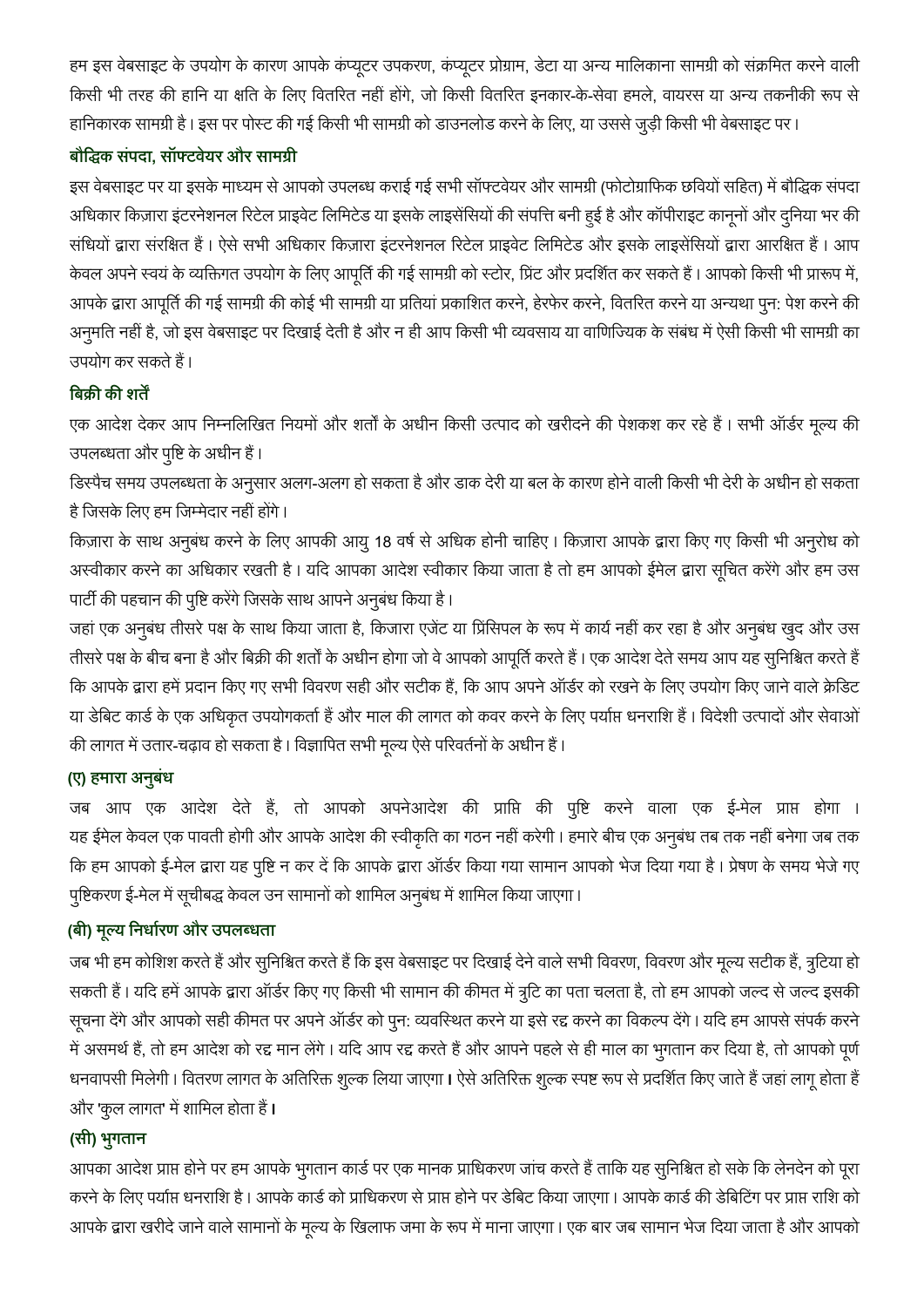एक पुष्टिकरण ईमेल भेजा जाता है, तो जमा राशि के रूप में भुगतान की गई राशि का उपयोग आपके द्वारा खरीदे गए सामानों के मूल्य पर विचार करने के लिए किया जाएगा।

# **( )**

किज़ारा के साथ इंडिपेंडेंट डिस्ट्रीब्यूटर बनने के लिए आपका अनुरोध प्राप्त होने पर, कि उसने अपने बिजनेस प्लान के माध्यम से एप्लीकेशन + एग्रीमेंट फॉर्म और किज़ारा इंटरनेशनल रिटेल प्राइवेट लिमिटेड पर सभी नियमों और शर्तों को पढ़ा, समझा और स्वीकार किया है और सभी शर्तों का पालन करने के लिए सहमत हैं। निर्धारित इंडिपेंडेंट डिस्ट्रीब्यूटर बनने के लिए किज़ारा इंटरनेशनल रिटेल प्राइवेट लिमिटेड के साथ मुफ़्त है। इंडिपेंडेंट डिस्ट्रिब्यूटर आगे के संशोधनों को पढ़ने और पालन करने के लिए भी सहमत हैं, जो कि कंपनी के समय-समय पर किए जाएंगे।

# दायित्व का अस्वीकरण

इस वेबसाइट पर प्रदर्शित सामग्री बिना किसी गारंटी, शर्तों या वारंटी के इसकी सटीकता के अनुसार प्रदान की जाती है। जब तक स्पष्ट रूप से कानून द्वारा अनुमत पूर्ण सीमा के विपरीत स्पष्ट रूप से कहा गया है। किजारा और इसके आपूर्तिकर्ता, सामग्री प्रदाता और विज्ञापनदाता इसके द्वारा सभी शर्तों, वारंटियों और अन्य शर्तों को स्पष्ट रूप से बाहर कर देते हैं, जो अन्यथा संविधि, सामान्य कानून या इक्विटी और कानून द्वारा निहित हो सकते हैं। किसी भी नुकसान के लिए उत्तरदायी नहीं है, जिसमें किसी भी प्रत्यक्ष, अप्रत्यक्ष, विशेष, परिणामी, दंडात्मक या आकरिमक नुकसान के लिए सीमा के बिना, या उपयोग, लाभ, डेटा या अन्य असहिष्णुता के नुकसान के लिए क्षति, सदभावना या प्रतिष्ठा को नुकसान, या लागत शामिल है। स्थानापन्न वस्तुओं और सेवाओं की खरीद, उपयोग से संबंधित या उपयोग, इस वेबसाइट या लिंक्ड साइट्स की उपयोग, प्रदर्शन या विफलताओं और उसमें पोस्ट की गई किसी भी सामग्री के बावजूद, इस तरह के नुकसान की परवाह किए बिना अनुबंध में या प्रताडि़त किए जाने के बावजूद, आम क़ानून पर, अन्यथा क़ानून द्वारा, अन्यथा बहाली। यह अपनी लापरवाही, कपटपूर्ण गलत बयानी, और गलत मामले या किसी अन्य दायित्व के रूप में गलत व्याख्या से उत्पन्न होने वाली मृत्यु या व्यक्तिगत चोट के लिए किजारा के दायित्व को प्रभावित नहीं करता है जिसे लागू कानून के तहत बाहर या सीमित नहीं किया जा सकता है।

# <u>वेबसाइट से लिंक करना</u>

आप हमारे होम पेज से लिंक कर सकते हैं, बशर्ते आप ऐसा करें जो उचित और काननी हो और हमारी प्रतिष्ठा को नुकसान न पहंचाता हो या इसका लाभ न उठाता हो, लेकिन आपको एसोसिएशन के किसी भी रूप का सुझाव देने के लिए इस तरह से लिंक स्थापित नहीं करना चाहिए। हमारे हिस्से पर स्वीकृति या अनुमोदन जहां कोई भी मौजूद नहीं है। आपको किसी ऐसी वेबसाइट से लिंक स्थापित नहीं करना चाहिए जो आपके स्वामित्व में नहीं है। इस वेबसाइट को किसी अन्य साइट पर नहीं बनाया जाना चाहिए, न ही आप होम पेज के अलावा इस वेबसाइट के किसी भी हिस्से का लिंक बना सकते हैं। हम बिना सूचना के लिंकिंग अनुमति को वापस लेने का अधिकार सुरक्षित रखते हैं।

# टे़डमार्क, व्यक्तित्वों और तीसरे पक्ष के कॉपीराइट की छवियों के स्वामित्व के रूप में अस्वीकरण

सिवाय इसके कि स्पष्ट रूप से सभी व्यक्तियों (उनके नाम और चित्रों सहित), तीसरे पक्ष के ट्रेडमार्क और सामग्री, सेवाओं और / या इस वेबसाइट पर चित्रित स्थानों के लिए कहा गया है। किसी भी तरह से किज़ारा के साथ जुड़े, जुड़े या संबद्ध नहीं हैं और आपको भरोसा नहीं करना चाहिए) ऐसे संबंध या संबद्धता का अस्तित्व । इस वेबसाइट पर प्रदर्शित कोई भी ट्रेडमार्क / नाम संबंधित ट्रेड मार्क मालिकों के पास है । जहां एक व्यापार चिह्न या ब्रांड नाम को संदर्भित किया जाता है, उसका उपयोग केवल उत्पादों और सेवाओं का वर्णन करने या पहचानने के लिए किया जाता है और किसी भी तरह से यह दावा नहीं किया जाता है कि ऐसे उत्पादों या सेवाओं का समर्थन या किज़ारा से जुड़ा हुआ है।

# हानि से सुरक्षा

आप किसी भी और सभी तृतीय पक्ष के दावों, देयता, हर्जाना और / या लागत सहित, लेकिन सीमित नहीं हैं, के लिए हानिरहित किज़ारा इंटरनेशनल रिटेल प्राइवेट लिमिटेड, इसके निदेशकों, अधिकारियों, कर्मचारियों, सलाहकारों, एजेंटों, और सहयोगी संगठनों की निंदा, बचाव और पकड़ के लिए सहमत है, कानूनी शुल्क आपके इस वेबसाइट या आपके उपयोग की शर्तों के उल्लंघन से उत्पन्न होती है।

# उपयोग की वेबसाइट की शर्तों का संशोधन

किज़ारा इंटरनेशनल रिटेल प्राइवेट लिमिटेड को किसी भी समय अपने पूर्ण विवेकाधिकार पर अधिकार होगा और बिना किसी संशोधन के, इस सेवा के और / या इस वेबसाइट के किसी भी पृष्ठ को हटाने या अलग करने के नोटिस के बिना अधिकार को सुरक्षित रखती है।